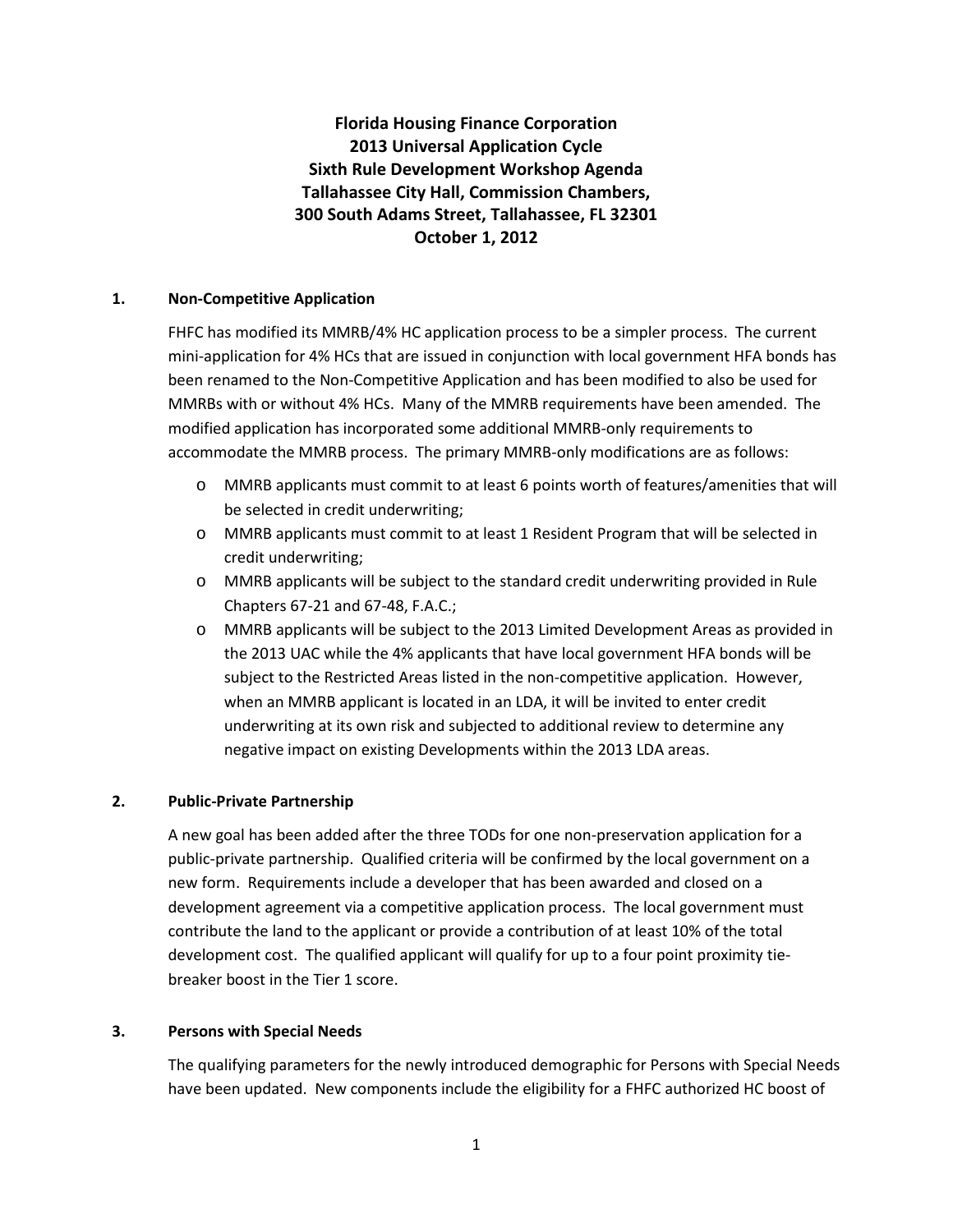30% and the increase of the developer fee to 21% where the extra 5% will be set aside for an operating reserve. The LDA criteria has been clarified for the new demographic where it is subject to all LDA restrictions.

#### **4. Limited Development Areas**

Florida Housing has made changes to the boundaries in Duval County, clarified demographics in Broward LDAs, included the Persons with Special Needs demographic as a demographic that is not permitted in an LDA, and modified the Preservation qualifications to be in an LDA. Guarantee Fund deals with LDA circles around them will be removed from LDA status if they are refinanced as of Application Deadline.

#### **5. TDC Limits**

Florida Housing has published TDC maximum limits for four different new construction groupings and two preservation groupings. The new construction groupings include gardenstyle developments in four southeast counties, garden-style developments in the rest of the state, mid-rises, and high-rises. Preservation is divided into garden and non-garden-style developments. In recognition that some unique developments require overrides, applicants that select and qualify for either the homeless demographic or the persons with special needs demographic will have their TDCs subjected to a 90% multiplier prior to comparing them to the stated limits. Transactions that select and qualify for the Keys Area will have their TDCs subjected to a 65% multiplier prior to comparing them to the stated limits. The stated limits will be in effect and verified from application through final cost certification.

## **6. Ranking Changes**

There are two new goals added since the last draft. A Florida Keys goal for one application and a Public-Private Partnership goal for one P3 application have been added. The non-profit goal has been moved up in the ranking priorities and it will have a preference to fill it with 100% nonprofits before other non-profits. The homeless goal will have a priority for a CHDO with a 100% non-profit. The three TOD goals will have a priority to fill a SunRail TOD first. Preservation rankings will start with a Small County application before moving to a simple highest-ranked priority process. There are also mechanisms in place to allow resets to County Award Limits and Geographic SAULs if Preservation funding is still available.

## **7. Proximity Changes**

Definitions for medical facility and community center have been changed. Public-Private Partnership applicants qualify for up to a four point boost within the Tier 1 Services similar to developments with a Declaration of Trust. There have not been any additions to the list of grocery stores or pharmacies that do not need to be open six months prior to application deadline; however, Target and Wal-Mart will be removed due to the inability of all stores to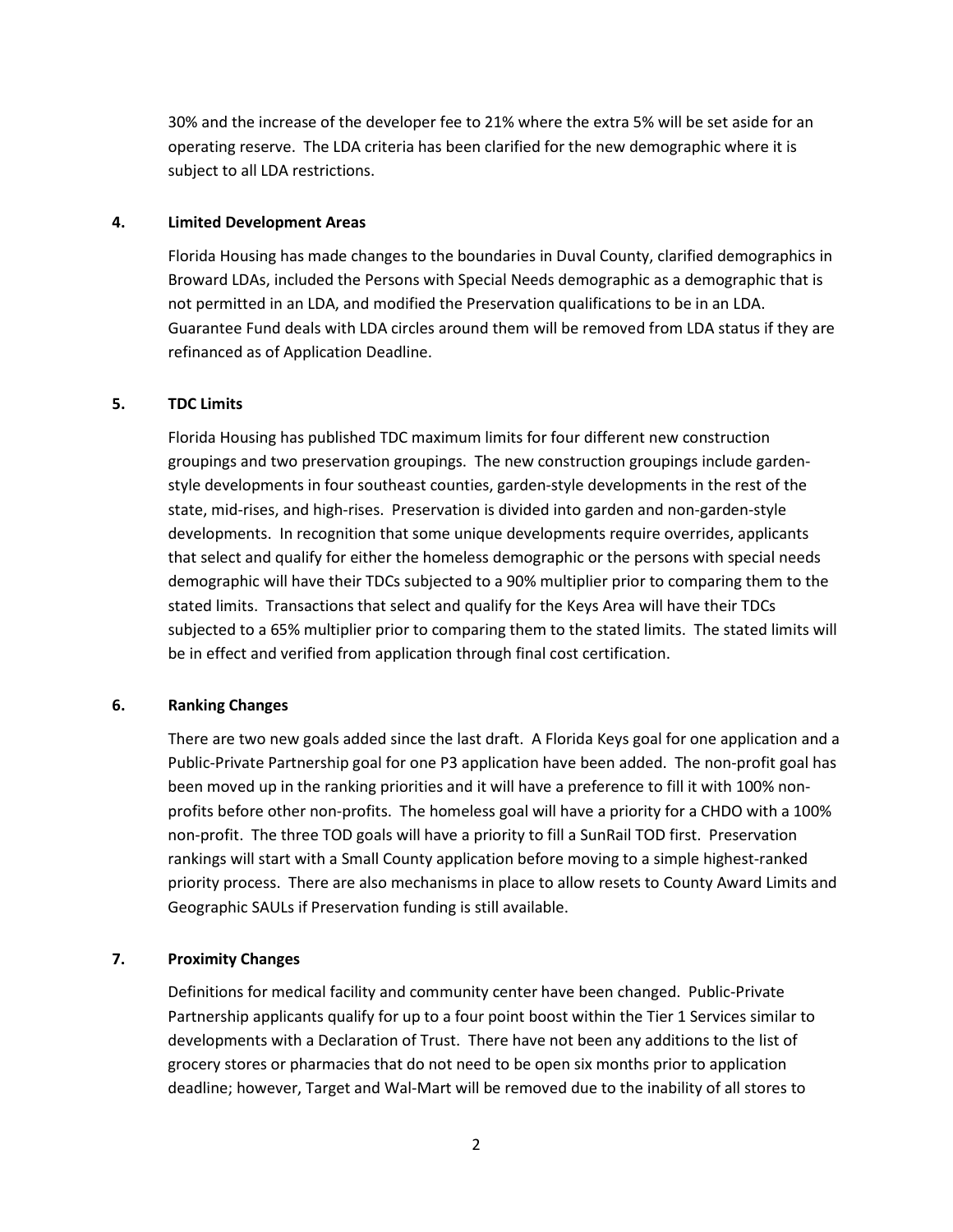meet the "which as its major retail function sells groceries" portion of the definition. In order to challenge the eligibility of a Service through NOPSEs or NOADs, there are specific criteria that must be followed.

## **8. NOPSE, Cure & NOAD Request for Review Forms**

In order for any NOPSE, Cure, or NOAD filed by an Applicant to be considered by Florida Housing, it must be filed with the NOPSE Request for Review Form, the Cure Request for Review Form, and the NOAD Request for Review Form, respectively. These forms will be incorporated by reference in Section 67-48.004, F.A.C., and include a section for the Applicant to swear to or affirm the accuracy and truthfulness of the allegations and/or statements made and/or information provided with respect to the NOPSE, Cure and NOAD.

# **9. Next Funding Cycle**

For the next funding cycle, to be held after the 2013 Universal Cycle, Florida Housing is considering changing to a funding cycle whereby:

- a. Florida Housing would issue the Cure/NOAD scores and Applicants would have the opportunity to challenge the scoring of their own Applications under the current provisions of section 67-48.005(1), F.A.C.
- b. Once all these hearings are completed, Florida Housing would then prepare a Pre-Ranking and submit the Final Orders and the Pre-Ranking to the Board for approval, but no invitations would be issued until all challenger litigation is completed.
- c. The Pre-Ranking scores would give Applicants "who would have been in the funding range but for Florida Housing's alleged scoring error(s)" the opportunity to challenge the scoring of other Applicant's Applications under the current provisions of section 67-48.005(5).
- d. Once all of these hearings are completed, Florida Housing would then rank ALL of the eligible Applications and submit the Final Orders and ranking to the Board for approval.
- e. Invitations to enter Credit Underwriting would then be issued for the Applications selected for funding.

If implemented, Florida Housing might allocate two- years' worth of housing credits in one cycle in order to adjust the time frame for a new annual cycle that would adopt the above process but still allocate in time to get all carryovers out pursuant to Section 42.

## **10. Rule Chapter 67-48.0072(28)(f)**

A new paragraph has been inserted into the rule to codify one method FHFC intends to enforce Section 42(m)(2), IRC, regarding financial feasibility which is inclusive of not providing any more housing credits than a development actually needs. Although an applicant does not need to sell